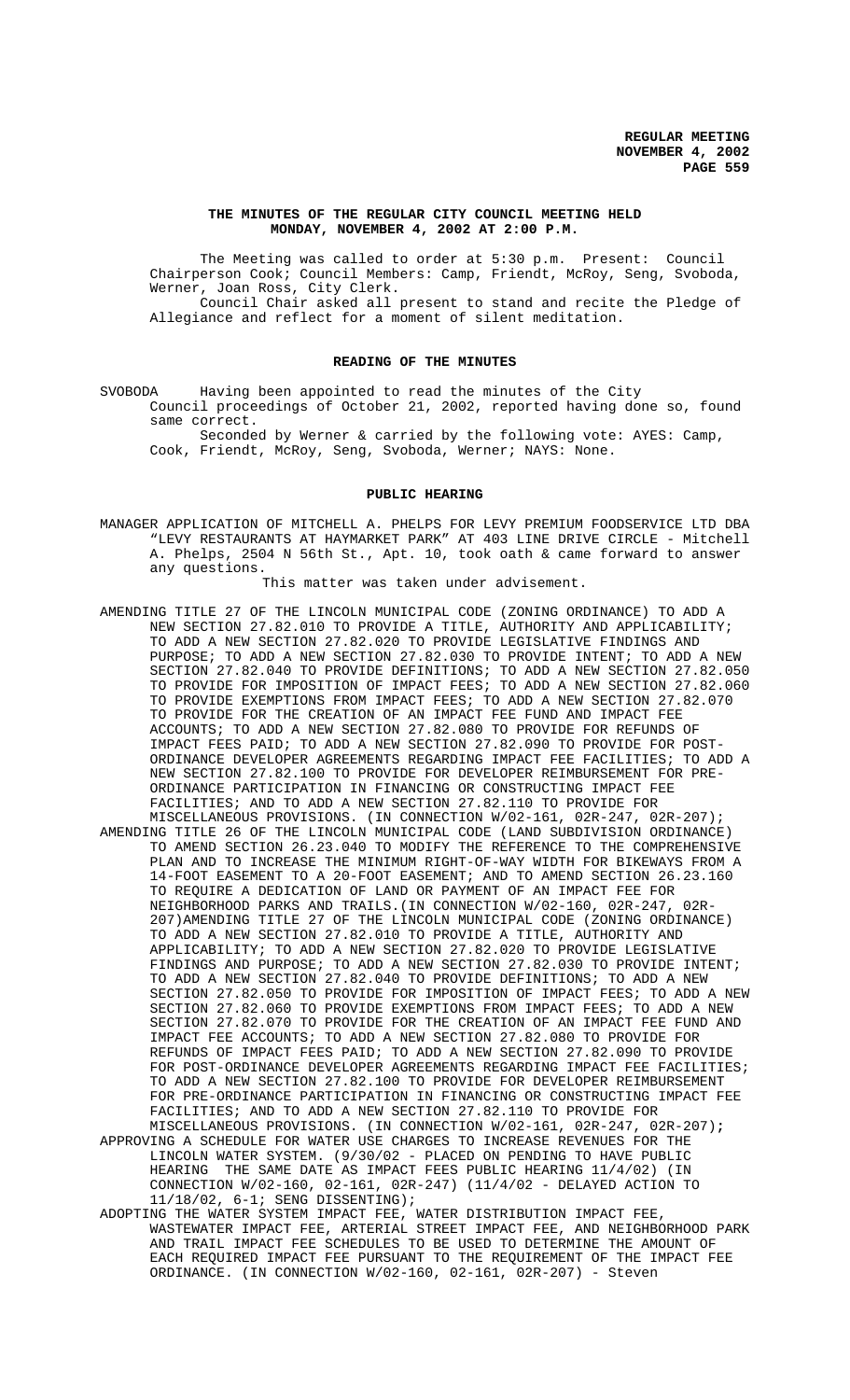Henrichsen, Planning Dept., came forward to state that the Impact Fee Ordinance proposed has been prepared to fit the circumstances in Lincoln. There is an amendment stating that government jurisdictions that have power of imminent domain by court ruling are not subject to the zoning ordinance and will not be subject to impact fees. Another amendment has been included pertaining to the Lincoln Housing Authority, which was created by the City of Lincoln in 1946 and is chief provider of low income housing, will be exempt from impact fees.

Kent Morgan, Planning Dept., came forward to talk about the Mayor's Infrastructure Financing Committee. The Mayor appointed a 13 member committee to look at the development of a broadly based financial package for the City. This committee has three working groups to look at cost saving and efficiency, finance issues, and legislation. Priority will be given to the older neighborhoods, to projects that have brought community benefit such as the Beltway and Antelope Valley and urban growth. The review will be limited to streets, water, wastewater, storm sewer and to parks. They should also develop a six year CIP & look at longer infrastructure needs and costs as appropriate. They should assume that there will be revenue from impact fees.

Jim Duncan, President of Duncan Associates of Austin, Texas, complimented the Administration and Staff for looking at the "big picture". He stated that local information in terms of infrastructure, the costs, the standards, the level of services was used to determine the fee structure. This program embodies tools and ways to promote Downtown development, affordable housing, economic development while giving additional funding to improve infrastructure.

Allan Abbott, Director of Public Works & Utilities, stated the reason for this ordinance is because of the sizeable gap between funding availability and the funding needed to develop the City in the fashion that the Comprehensive Plan indicated it wanted for the community over the next 25 years. The water rate increase is needed regardless of any action on impact fees.

Charlie Claus, 8411 Pinedale, came forward representing the Lincoln Independent Business Association (LIBA)in opposition.

Joe Hampton, came forward representing Lincoln Independent Business Association (LIBA) and himself in opposition.

Mark Allensworth, 1231 S.W. 10th St., came forward representing the Lincoln Independent Business Association (LIBA) and himself in opposition.

Dick Johnson, 3601 S. 17th Street, came forward representing the Lincoln Independent Business Association (LIBA)in opposition. Discussion followed.

Tim Thieje, no address given, Board Member & Executive Committee Member of DLA, came forward representing the Downtown Lincoln Assn. in support of.

Darlene Starman, President of Realtors Assn., came forward representing Lincoln Realtors Assn. in opposition.

Peter Katt, 1045 Lincoln Mall, Ste. 200, came forward representing Lincoln Realtors Assn. in opposition.

#### **TOOK BREAK 3:18 P.M. RECONVENED 3:29 P.M.**

Maurice Baker, 3259 Starr St., came forward in support of. Discussion followed.

Kevin Burklund, 3930 B Street, came forward in opposition. Discussion followed.

Mike Morosin, Past President Malone Neighborhood Assoc., 2055 S St., came forward in a neutral position & requested this ordinance be put on Pending for further study. Discussion followed.

Bob Van Valkenburg, 7921 Reno Rd., came forward in opposition. Russell Miller, 341 S 52nd Street, came forward in support of. Craig Bauer, 5824 Rolling Hills, came forward in opposition. Discussion followed.

Craig Groat, 4935 Huntington Ave., came forward in support of. John Cederburg, 7425 Meadow Rd., came forward in opposition. Discussion followed.

Steve Larrick, 920 S. 8th Street, came forward in support of. Discussion followed.

John Layman, 2702 Colonial Dr., came forward in opposition. Discussion followed.

#### SUPPER BREAK 5:04 P.M. **BUPPER BREAK** 5:04 P.M.

Marty Fortney, 1950 SW 112th St., a member of Home Builders Assn.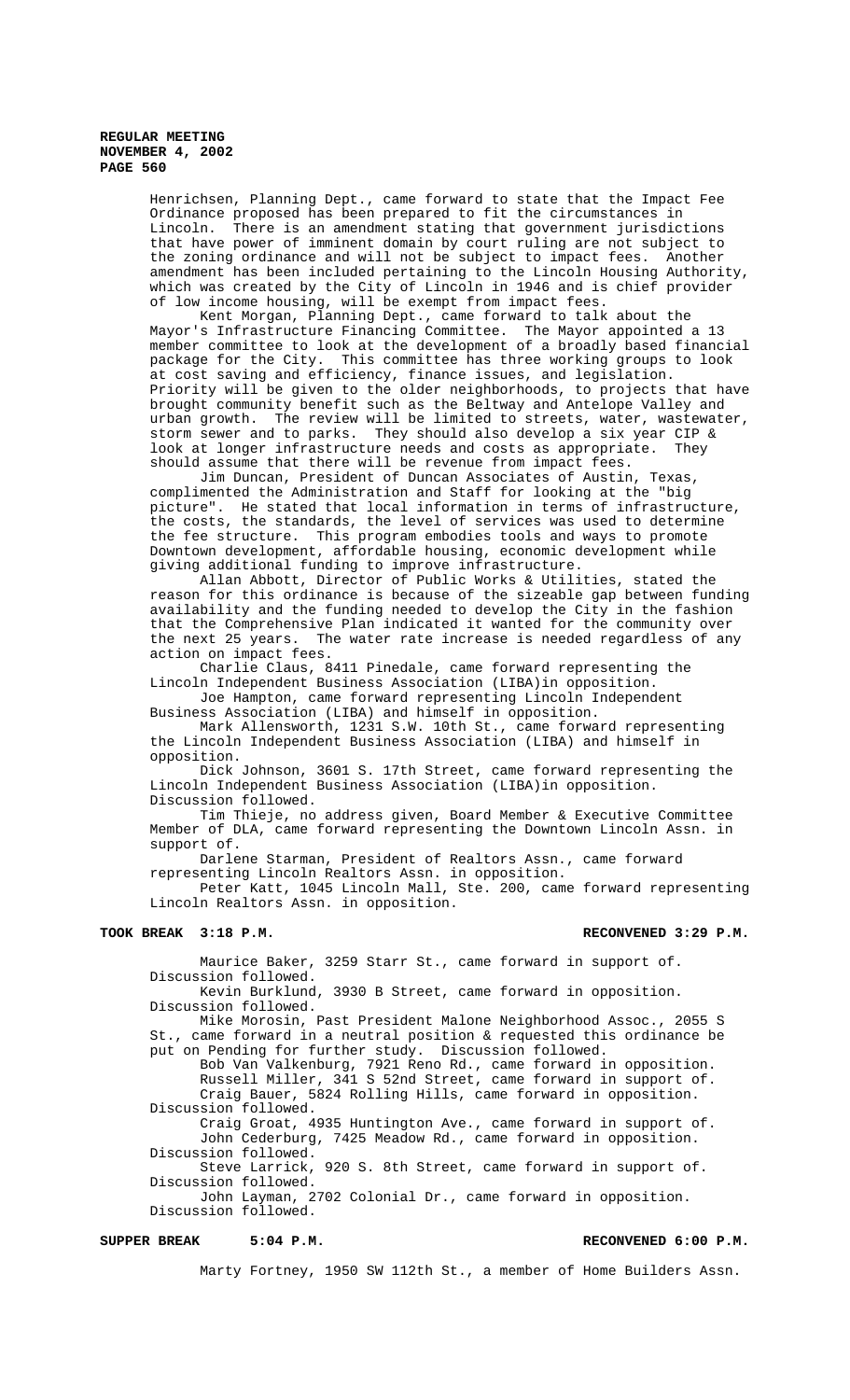came forward in opposition.

Ron Ecklund, no address given, a member of Home Builders Assn. & Chairman of LES Board came forward in opposition. Discussion followed. Duane Hartman, Hartland Homes, Inc., came forward in opposition.

Discussion followed. Karen Kotschwar, 5000 W. Hays, Secretary of Arnold Heights

Neighborhood, & member of the Fair Share Alliance came forward in support of.

Larry Zink, 4926 Leighton Avenue, member of University Place Community Organization & Fair Share Alliance came forward in support of. Discussion followed.

Vera May Lutz, 3915 Apple Street, came forward in support of. Discussion followed.

Jennifer Brinkman, 1166 Idylwild Dr., member of the Fair Share Alliance came forward in support of. Discussion followed.

Glen Cekal, 1420 C St., came forward in a neutral position. Kent Seacrest, Seacrest & Kalkowski, 1111 Lincoln Mall, Suite 350, came forward representing Southview Inc., Ridge Development, NEBCO, Inc., Eiger Development, & Don Linscott came forward in support of. Discussion followed.

Doug George yielded his time to Mark Hunzeker.

Mark Hunzeker, 530 S. 13th St., Suite B, representing the

Homeowners Builders Association of Lincoln came forward in opposition. Discussion followed.

Peter Katt, 1045 Lincoln Mall, Ste. 200, came forward representing Mt. Olive Church in opposition.

#### **TOOK BREAK 8:35 P.M. RECONVENED 8:46 P.M.**

Steve Champoux, no address given, came forward representing Prairie Homes in opposition.

Carol Brown, a member of Fair Share Alliance, came forward in support of.

Danny Walker, 427 E St., came forward in a neutral position. Fred Hoppe, no address given, came forward representing the Nebraska Housing Resource Board in opposition.

Rick Krueger, Krueger Development, on the Board of Directors of Nebraska Housing Resource came forward in opposition.

Kandra Hahn, Near South Neighborhood, came forward in support of. Discussion followed.

Steve Fulton, no address given, came forward representing Fulton Construction in opposition. Discussion followed.

Paul Smith, 4300 X Street, came forward representing East Campus Neighborhood Assn. in support of.

Bill Newstrom, 2701 Kipling Circle, came forward in opposition. Discussion followed.

Michael Corneilus, 3149 R Street, came forward as President of the Hartley Neighborhood Assn. in support of.

Bob Benes, no address given, came forward as a small developer in opposition.

Dan Marvin, 2523 Woods Blvd., came forward in support of. Discussion followed.

John Kramer, no address given, came forward in opposition. Discussion followed.

Gregg Schwinn, 3707 Timberland Court, Planning Commission Chairman came forward in opposition.

Doug George, Main Street Homes, came forward in opposition. Discussion followed.

Steve Henrichsen, Planning Dept., came forward to answer questions & stated that Planning Dept. recommends approval.

Allan Abbott, Public Works & Utilities, came forward to answer questions

Jim Duncan, Duncan Association, came forward to answer questions. This matter was taken under advisement.

Councilman Werner moved to waive the rules to not have an open forum due to the late hour.

Seconded by Friendt & Lost by the following vote: AYES: Camp, Friendt, Werner; NAYS: Cook, McRoy, Seng, Svoboda.

### **MISCELLANEOUS BUSINESS**

Frank Delgado, 3325 P Street, came forward to encourage participation in the 4th Annual Veteran's Day Walk from Memorial Stadium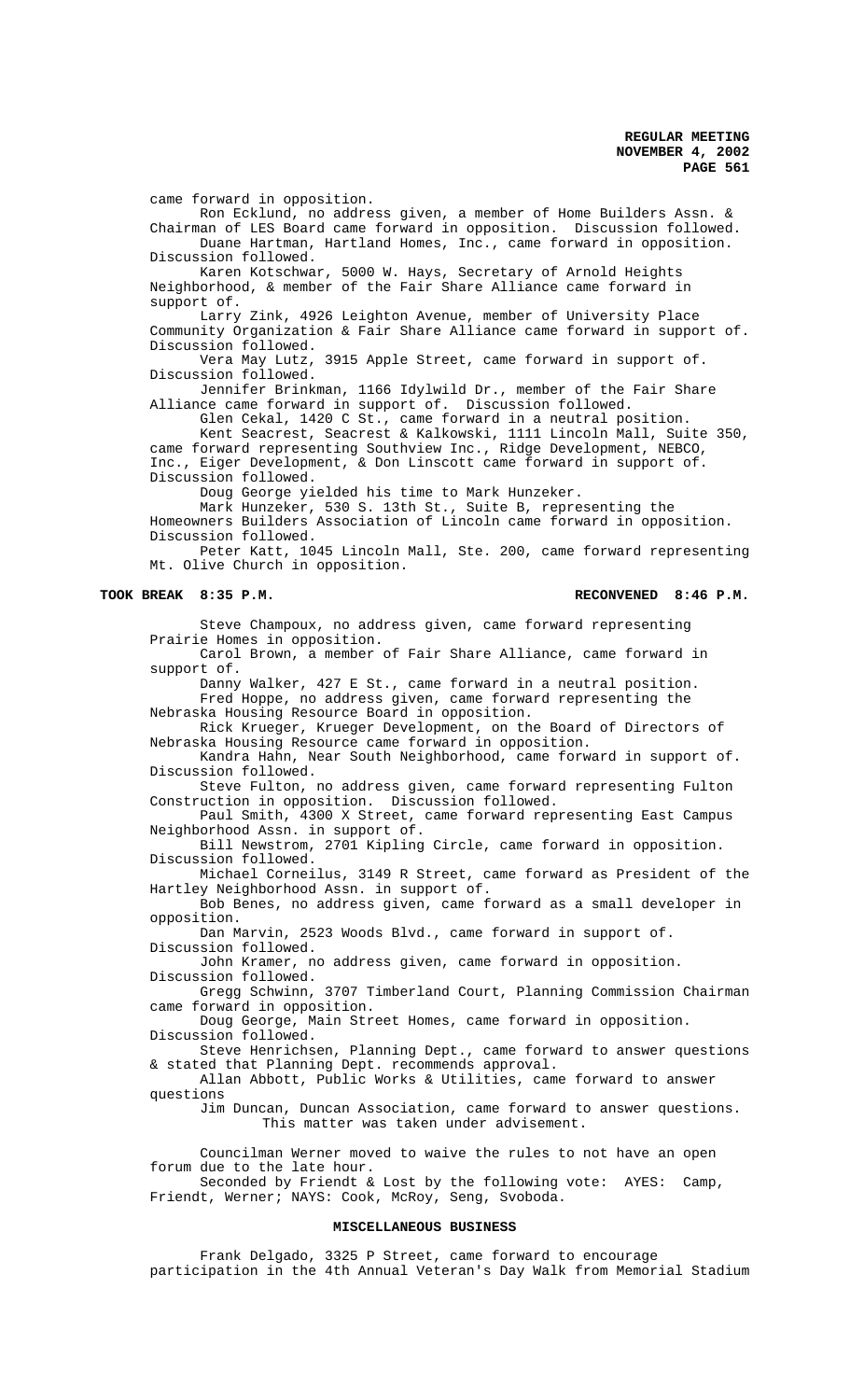to Memorial Park in observance of Veteran's Day. This matter was taken under advisement.

**\*\* END OF PUBLIC HEARING \*\***

# **COUNCIL ACTION**

#### **LIQUOR RESOLUTIONS**

MANAGER APPLICATION OF MITCHELL A. PHELPS FOR LEVY PREMIUM FOODSERVICE LTD DBA "LEVY RESTAURANTS AT HAYMARKET PARK" AT 403 LINE DRIVE CIRCLE - CLERK read the following resolution, introduced by Ken Svoboda, who moved its adoption for approval:

A-81790 WHEREAS, Levy Premium Foodservice LTD dba "Levy Restaurant at Haymarket Park" located at 403 Line Drive Circle, Lincoln, Nebraska has been approved for a Retail Class "I" liquor license, and now requests that Mitchell A. Phelps be named manager;

WHEREAS, Mitchell A. Phelps appears to be a fit and proper person to manage said business.

NOW, THEREFORE, BE IT RESOLVED by the City Council of the City of Lincoln, Nebraska:

That after hearing duly had as required by law, consideration of the facts of this application, the Nebraska Liquor Control Act, and the pertinent City ordinances, the City Council recommends that Mitchell A. Phelps be approved as manager of this business for said licensee. The City Clerk is directed to transmit a copy of this resolution to the Nebraska Liquor Control Commission.

Introduced by Ken Svoboda Seconded by Camp & carried by the following vote: AYES: Camp, Cook, Friendt, McRoy, Seng, Svoboda, Werner; NAYS: None.

#### **ORDINANCES - 2ND READING**

- AMENDING TITLE 27 OF THE LINCOLN MUNICIPAL CODE (ZONING ORDINANCE) TO ADD A NEW SECTION 27.82.010 TO PROVIDE A TITLE, AUTHORITY AND APPLICABILITY; TO ADD A NEW SECTION 27.82.020 TO PROVIDE LEGISLATIVE FINDINGS AND PURPOSE; TO ADD A NEW SECTION 27.82.030 TO PROVIDE INTENT; TO ADD A NEW SECTION 27.82.040 TO PROVIDE DEFINITIONS; TO ADD A NEW SECTION 27.82.050 TO PROVIDE FOR IMPOSITION OF IMPACT FEES; TO ADD A NEW SECTION 27.82.060 TO PROVIDE EXEMPTIONS FROM IMPACT FEES; TO ADD A NEW SECTION 27.82.070 TO PROVIDE FOR THE CREATION OF AN IMPACT FEE FUND AND IMPACT FEE ACCOUNTS; TO ADD A NEW SECTION 27.82.080 TO PROVIDE FOR REFUNDS OF IMPACT FEES PAID; TO ADD A NEW SECTION 27.82.090 TO PROVIDE FOR POST-ORDINANCE DEVELOPER AGREEMENTS REGARDING IMPACT FEE FACILITIES; TO ADD A NEW SECTION 27.82.100 TO PROVIDE FOR DEVELOPER REIMBURSEMENT FOR PRE-ORDINANCE PARTICIPATION IN FINANCING OR CONSTRUCTING IMPACT FEE FACILITIES; AND TO ADD A NEW SECTION 27.82.110 TO PROVIDE FOR MISCELLANEOUS PROVISIONS. (IN CONNECTION W/02-161, 02R-247, 02R-207) - PRIOR to reading:
- CAMP Moved to delay Bill No. 02-160 indefinitely. Seconded by Svoboda & **LOST** by the following vote: AYES: Camp,
- Svoboda; NAYS: Cook, Friendt, McRoy, Seng, Werner. CLERK Read an ordinance, introduced by Jon Camp, amending Title 27 of the Lincoln Municipal Code relating to zoning by adding a new section 27.82.010 to provide a title, authority and applicability; to add a new Section 27.82.020 to provide legislative findings and purpose; to add a new Section 27.82.020 to provide intent; to add a new Section 27.82.040 to provide definitions; to add a new Section 27.82.050 to provide for imposition of impact fees; to add a new Section 27.82.060 to provide exemptions from impact fees; to add a new Section 27.82.070 to provide for the creation of an impact fee fund and impact fee accounts; to add a new Section 27.82.080 to provide for refunds of impact fees paid; to add a new Section 27.82.090 to provide for post-ordinance developer agreements regarding Impact Fee Facilities; to add a new Section 27.82.100 to provide for developer reimbursement for pre-ordinance participation in financing or constructing Impact Fee Facilities; and to add a new Section 27.82.110 to provide for miscellaneous provisions, as hitherto existing the second time.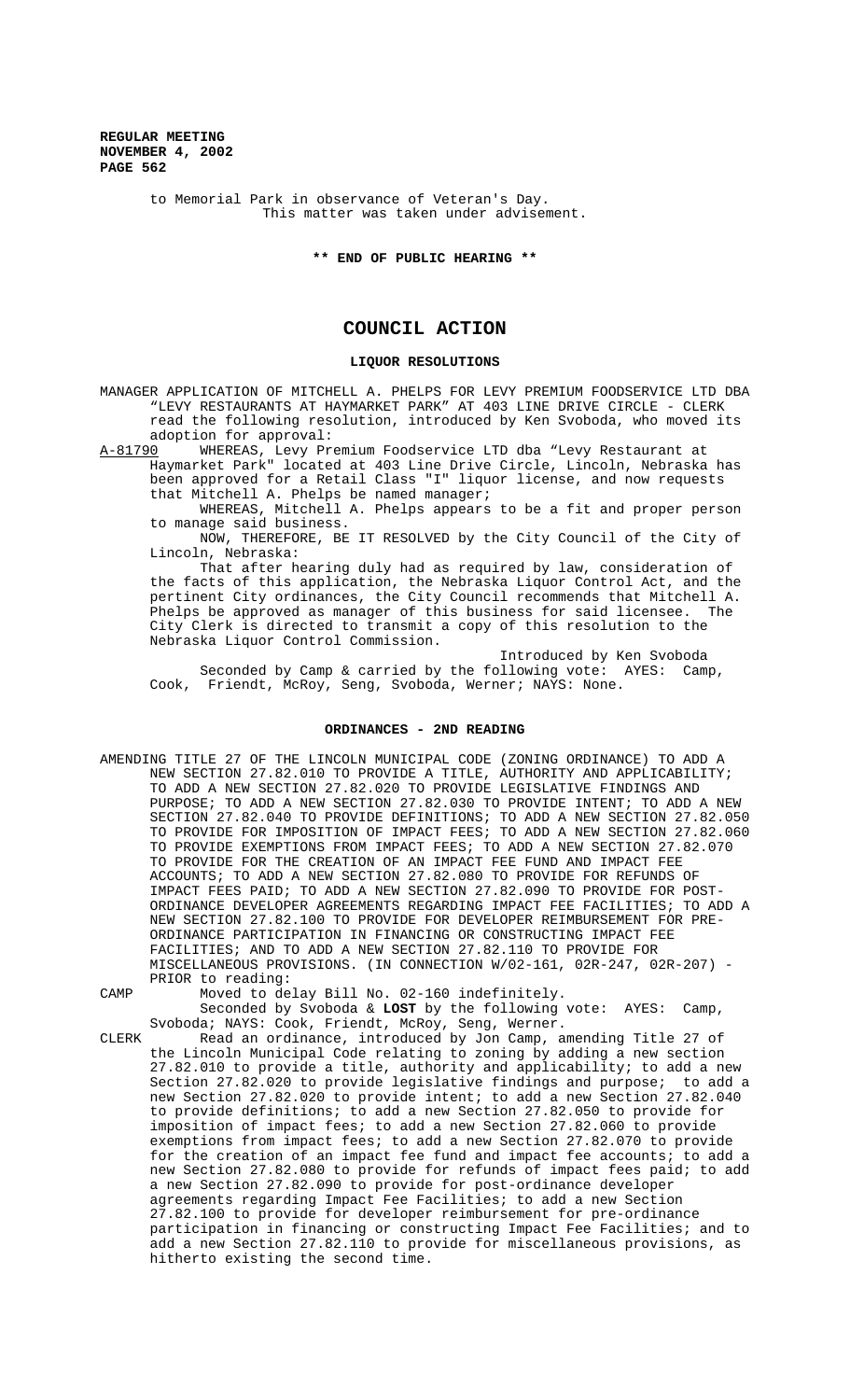- AMENDING TITLE 26 OF THE LINCOLN MUNICIPAL CODE (LAND SUBDIVISION ORDINANCE) TO AMEND SECTION 26.23.040 TO MODIFY THE REFERENCE TO THE COMPREHENSIVE PLAN AND TO INCREASE THE MINIMUM RIGHT-OF-WAY WIDTH FOR BIKEWAYS FROM A 14-FOOT EASEMENT TO A 20-FOOT EASEMENT; AND TO AMEND SECTION 26.23.160 TO REQUIRE A DEDICATION OF LAND OR PAYMENT OF AN IMPACT FEE FOR NEIGHBORHOOD PARKS AND TRAILS.(IN CONNECTION W/02-160, 02R-247, 02R-207) - PRIOR to reading:
- CAMP Moved to delay Bill No. 02-161 indefinitely.

Seconded by Svoboda & **LOST** by the following vote: AYES: Camp, Svoboda; NAYS: Cook, Friendt, McRoy, Seng, Werner.

CLERK Read an ordinance, introduced by Jon Camp, amending Section 26.23.040 of the Lincoln Municipal Code to amend Table 26.23.040 to modify the reference to the Comprehensive Plan and to increase the minimum right-of-way width for bikeways from a 14-foot easement to a 20 foot easement; amending Section 26.23.160 of the Lincoln Municipal Code to require a dedication of land or payment of an impact fee for neighborhood parks and trails; and repealing Sections 26.23.040, 26.23.160 of the Lincoln Municipal Code as hitherto existing the second time.

- AMENDING THE PAY SCHEDULE FOR A CERTAIN EMPLOYEE GROUP PREFIXED BY THE LETTER "E" BY CHANGING THE PAY RANGE OF PERSONNEL CLERK FROM E01 TO X11 - PRIOR to reading:
- CAMP Moved to continue Public Hearing w/action to 11/18/02. Seconded by Werner & carried by the following vote: AYES: Camp, Cook, Friendt, McRoy, Seng, Svoboda, Werner; NAYS: None.
- CLERK Read an ordinance, introduced by Jon Camp, amending Section 1 of Ordinance No. 18048 relating to the pay schedules of employees whose classifications are assigned to the pay range which is prefixed by the letter "E", and Section 1 of Ordinance No. 18053 relating to the pay schedules of employees whose classifications are assigned to the pay range which is prefixed by the letter "X" by moving the job classification "Personnel Clerk" from the Excluded Pay Plan, E Ranges, to the Excluded Pay Plan, X Ranges, the second time.
- AMENDING THE PAY SCHEDULE FOR CERTAIN EMPLOYEE GROUPS PREFIXED BY THE LETTERS "A" AND "C" TO CREATE THE CLASSIFICATIONS OF "SOLID WASTE OPERATIONS SUPERVISOR" AND "UTILITY ENGINEERING SPECIALIST" - PRIOR to reading:
- CAMP Moved to continue Public Hearing w/action to 11/18/02. Seconded by Werner & carried by the following vote: AYES: Camp, Cook, Friendt, McRoy, Seng, Svoboda, Werner; NAYS: None.
- CLERK Read an ordinance, introduced by Jon Camp, amending Section 1 of Ordinance No. 18047 relating to the pay schedules of employees whose classifications are assigned to the pay range which is prefixed by the letter "A" by creating the job classification of "Solid Waste Operations Supervisor"; and amending Section 3 of Ordinance No. 18047 relating to the pay schedules of employees whose classifications are assigned to the pay range which is prefixed by the letter "C" by creating the job classification of "Utility Engineering Specialist", the second time.

#### **RESOLUTIONS**

APPROVING A SCHEDULE FOR WATER USE CHARGES TO INCREASE REVENUES FOR THE LINCOLN WATER SYSTEM. (9/30/02 - PLACED ON PENDING TO HAVE PUBLIC HEARING THE SAME DATE AS IMPACT FEES PUBLIC HEARING 11/4/02) (IN CONNECTION  $W/02-160$ , 02-161, 02R-247) - PRIOR to reading:<br>WARNER Moved to delay action to  $11/18/02$ . Moved to delay action to 11/18/02. Seconded by Camp & carried by the following vote: AYES: Camp, Cook, Friendt, McRoy, Svoboda, Werner; NAYS: Seng.

ADOPTING THE WATER SYSTEM IMPACT FEE, WATER DISTRIBUTION IMPACT FEE, WASTEWATER IMPACT FEE, ARTERIAL STREET IMPACT FEE, AND NEIGHBORHOOD PARK AND TRAIL IMPACT FEE SCHEDULES TO BE USED TO DETERMINE THE AMOUNT OF EACH REQUIRED IMPACT FEE PURSUANT TO THE REQUIREMENT OF THE IMPACT FEE ORDINANCE. (IN CONNECTION W/02-160, 02-161, 02R-207) - PRIOR to reading: CAMP Moved to delay Bill No. 02R-247 indefinitely. Seconded by Svoboda & **LOST** by the following vote: AYES: Camp, Svoboda; NAYS: Cook, Friendt, McRoy, Seng, Werner.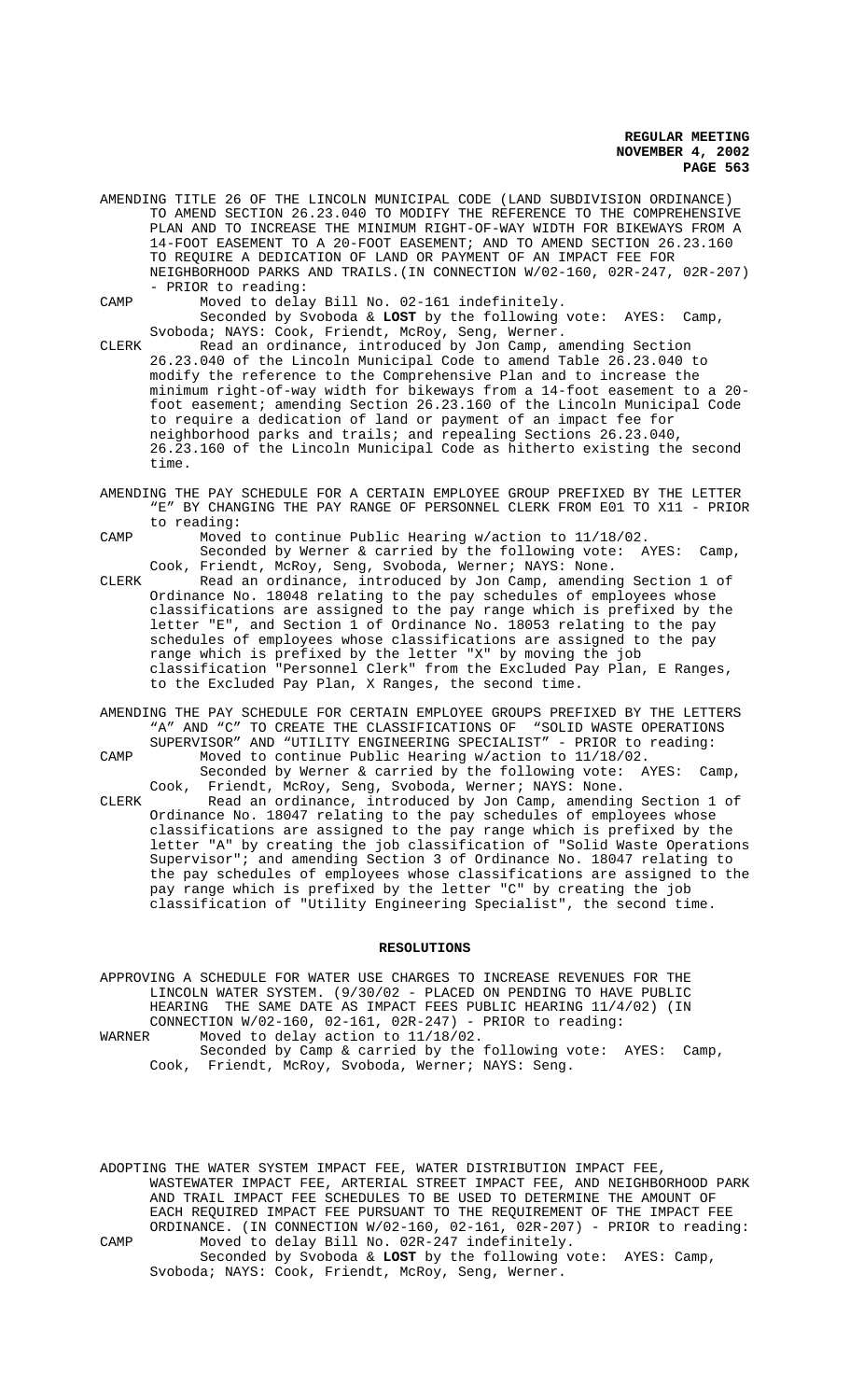SETTING HEARING DATE OF MONDAY, NOVEMBER 18, 2002 AT 1:30 P.M. FOR MAN. APP. OF JAMES P. MADSEN FOR MADSEN BOWLING & BILLIARD CENTER COMPANY LOCATED AT 1316 N. 47<sup>TH</sup> STREET - CLERK read the following resolution, introduced

by Glenn Friendt, who moved its adoption:<br>A-81792 BE IT RESOLVED by the City Council BE IT RESOLVED by the City Council, of the City of Lincoln, that a hearing date is hereby set for Mon., November 18, 2002, at 1:30 p.m. or as soon thereafter as possible in the City Council Chambers, County-City Building, 555 S. 10th St., Lincoln, NE, for the Man. App. of James P. Madsen for Madsen Bowling & Billiard Center Company located at 1316 N. 47th Street.

If the Police Dept. is unable to complete the investigation by said time, a new hearing date will be set.

Introduced by Glenn Friendt Seconded by Camp & carried by the following vote: AYES: Camp, Cook, Friendt, McRoy, Seng, Svoboda, Werner; NAYS: None.

SETTING HEARING DATE OF MONDAY, NOVEMBER 25, 2002 AT 5:30 P.M. FOR MAN. APP. OF JOHN A. LOSITO FOR BOWLING ASSOCIATES LIMITED PARTNERSHIP DBA SUN VALLEY LANES LOCATED AT 321 VICTORY LANE - CLERK read the following resolution, introduced by Glenn Friendt, who moved its adoption:

A-81793 BE IT RESOLVED by the City Council, of the City of Lincoln, that a hearing date is hereby set for Mon., November 25, 2002 at 5:30 p.m. or as soon thereafter as possible in the City Council Chambers, County-City Building, 555 S. 10th St., Lincoln, NE, for the Man. App. of John A. Losito for Bowling Associates Limited Partnership dba Sun Valley Lanes located at 321 Victory Lane.

If the Police Dept. is unable to complete the investigation by said time, a new hearing date will be set.

Introduced by Glenn Friendt Seconded by Camp & carried by the following vote: AYES: Camp, Cook, Friendt, McRoy, Seng, Svoboda, Werner; NAYS: None.

#### **PETITIONS & COMMUNICATIONS**

- PETITION TO VACATE PUBLIC WAY THE SOUTH  $\frac{1}{2}$  OF R STREET ABUTTING BLOCK 29, ORIGINAL PLAT, LINCOLN, FROM THE EAST RIGHT-OF-WAY OF  $9^{\text{TH}}$  STREET TO THE WEST RIGHT-OF-WAY OF 10TH STREET SUBMITTED BY WILLIAM K. JOHNSTON, PRESIDENT OF LINCOLN JOURNAL STAR -CLERK presented said petition which was referred to the Law Dept.
- PETITION TO VACATE PUBLIC WAY THE NORTH ½ OF R STREET ABUTTING BLOCK 22 FROM THE EAST RIGHT-OF-WAY LINE OF 9TH STREET TO A POINT 15' WEST OF THE SOUTHEAST CORNER OF THE REMAINING PORTION OF LOT 6, BLOCK 22, ORIGINAL PLAT, LINCOLN SUBMITTED BY WILLIAM K. JOHNSTON, PRESIDENT OF LINCOLN JOURNAL STAR AND WILLIAM E. HENKLE, TRUSTEE OF GILES C. HENKLE TRUST - CLERK presented said petition which was referred to the Law Dept.

#### **REPORTS OF CITY OFFICERS**

CLERK'S LETTER AND MAYOR'S APPROVAL OF ORDINANCES AND RESOLUTIONS PASSED BY COUNCIL OCTOBER 28, 2002 - CLERK presented said report which was placed on file in the Office of the City Clerk.

INVESTMENT OF FUNDS FOR OCT. 21 THRU OCT. 25, 2002 - CLERK read the following resolution, introduced by Glenn Friendt, who moved its adoption: A-81791 BE IT HEREBY RESOLVED BY THE CITY COUNCIL of the City of Lincoln, Nebraska:

That the attached list of investments be confirmed and approved, and the City Treasurer is hereby directed to hold said investments until maturity unless otherwise directed by the City Council.

Introduced by Glenn Friendt Seconded by Svoboda & carried by the following vote: AYES: Camp, Cook, Friendt, McRoy, Seng, Svoboda, Werner; NAYS: None.

REPORT OF LINCOLN WATER & WASTEWATER SYSTEM RECAPITULATION OF DAILY CASH RECEIPTS FOR SEPT. 2002 - CLERK presented said report which was placed on file in the Office of the City Clerk. **(8-71)**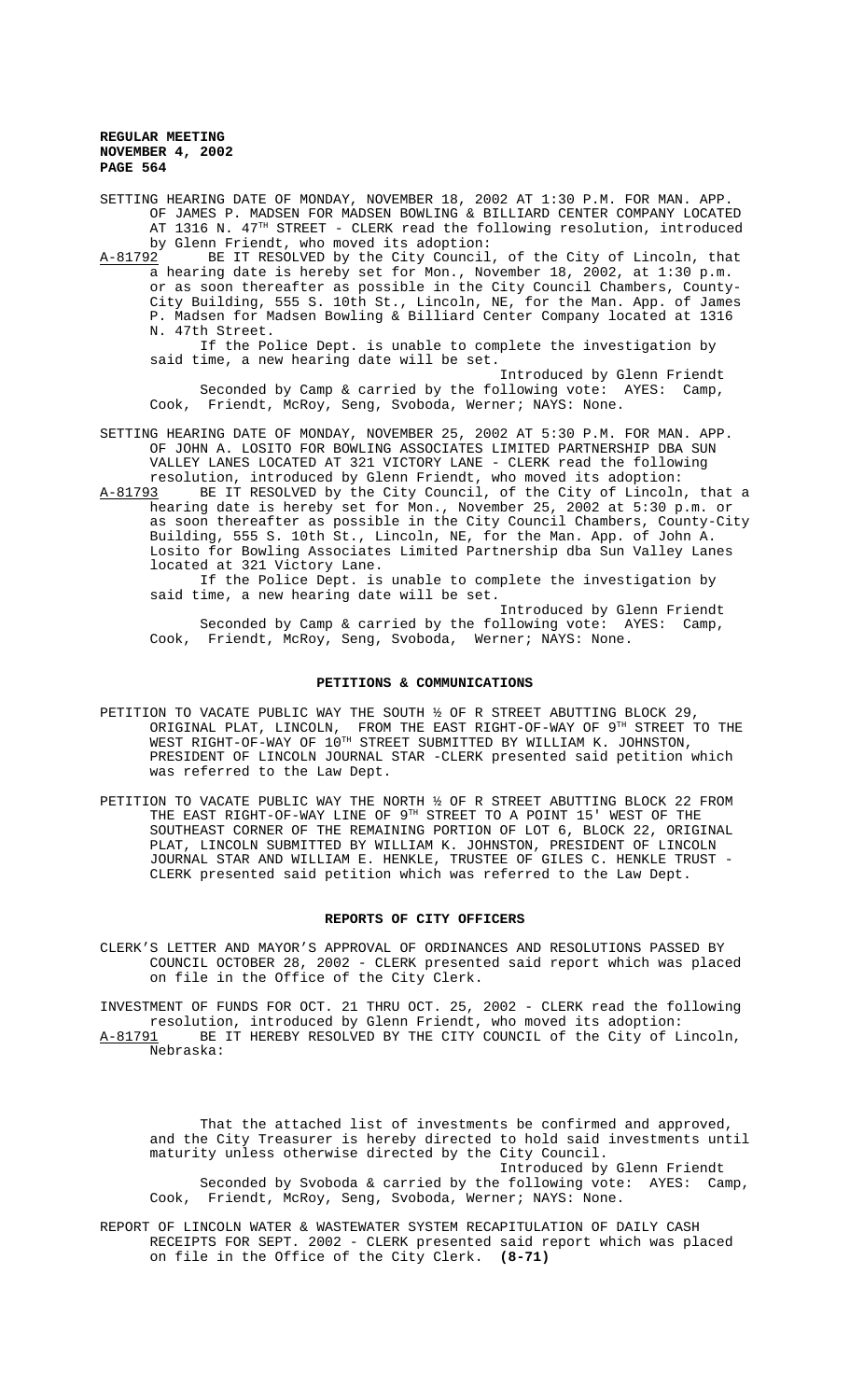| $02 - 171$ | REOUEST OF PUBLIC WORKS TO SET A HEARING DATE OF MONDAY, NOVEMBER 25, 2002, AT<br>5:30 P.M. & PLACE ON THE FORMAL CITY COUNCIL AGENDA THE FOLLOWING:<br>To provide authority to construct a 6-inch water main in NW<br>23rd Street, West 0 to West 0 Streets and assess the cost |
|------------|----------------------------------------------------------------------------------------------------------------------------------------------------------------------------------------------------------------------------------------------------------------------------------|
| $02 - 172$ | thereof against the benefitted property.<br>To provide authority to construct a 6-inch sanitary sewer in                                                                                                                                                                         |
|            | NW 23rd Street, West Q to West O Streets and assess the cost<br>thereof against the benefitted property.                                                                                                                                                                         |
| $02 - 173$ | To provide authority to design and construct a 16-foot wide<br>paved alley at 26th Street to 27th Street, Q to R Streets<br>and assess the costs thereof against the benefitted<br>properties.                                                                                   |
| $02 - 174$ | To provide authority to pave Frontage Road which parallels<br>North Highway 77 from Holland Road south approximately 1,375<br>feet and assess the cost thereof against the benefitted<br>property - CLERK requested a motion to set the hearing date<br>of the above requests.   |
| SENG       | So moved.                                                                                                                                                                                                                                                                        |
|            | Seconded by Camp& carried by the following vote: AYES:<br>Camp,                                                                                                                                                                                                                  |
|            | Cook, Friendt, McRoy, Seng, Svoboda, Werner; NAYS: None.                                                                                                                                                                                                                         |

- REPORT FROM CITY TREASURER OF FRANCHISE FEES FROM TIME WARNER CABLE FOR THE QUARTER ENDING SEPT. 30, 2002 - CLERK presented said report which was placed on file in the Office of the City Clerk. **(41-2518A)**
- REPORT FROM CITY TREASURER OF FRANCHISE FEES FROM AQUILA FOR THE QUARTER ENDING SEPT. 30, 2002 - CLERK presented said report which was placed on file in the Office of the City Clerk. **(16-1)**
- REPORT FROM CITY TREASURER OF TELECOMMUNICATION TAX FOR THE MONTH OF SEPTEMBER, 2002: MCI WORLDCOM, GUARANTEED PHONE SERVICE, ALLTEL NEBRASKA, ALLTEL SYSTEMS OF THE MIDWEST, SPRING SPECTRUM, TELIGENT SERVICES, NETWORK BILLING SYSTEMS, NORSTAN NETWORK, SPRINT, TELCO DEVELOPMENT GROUP DE INC., WESTERN UNION, WORLDXCHANGE, TRANS NATIONAL, CRICKET COMM., EXCEL - CLERK presented said report which was placed on file in the Office of the City Clerk. **(20)**

#### **ORDINANCES - 1ST READING**

- VACATING THE WEST 60.15 FEET OF WAGON LANE FROM THE SOUTH LINE OF OUTLOT B TO THE NORTH LINE OF OUTLOT C, FRONTIER ACRES, GENERALLY LOCATED AT S. 62ND STREET AND WAGON LANE. (IN CONNECTION W/02-170, 02R-276, 02R-277) (REQUEST TO HAVE  $2^{ND}$  &  $3^{RD}$  READINGS  $11/18/02$ ) - CLERK read an ordinance, introduced by Glenn Friendt, vacating the west 60.15 feet of Wagon Lane from the south line of Outlot B to the north line of Outlot C, Frontier Acres Addition, located in the Northwest Quarter of Section 16, Township 9 North, Range 7 East of the 6th P.M., Lancaster County, Nebraska, and retaining title thereto in the City of Lincoln, Lancaster County Nebraska, the first time.
- VACATING A PORTION OF O'HANLON DRIVE, REQUESTED BY DON JOHNSON HOMES INC., DAVID AND SYDNEY RICHARDS, RIDGE DEVELOPMENT COMPANY AND SOUTHVIEW, INC., GENERALLY LOCATED ¼ MILE NORTH OF THE INTERSECTION OF S. 27TH STREET AND YANKEE HILL ROAD - CLERK read an ordinance, introduced by Glenn Friendt, vacating a portion of O'Hanlon Drive located approximately one-fourth mile north of the intersection of South 27th Street and Yankee Hill Road, and retaining title thereto in the City of Lincoln, Lancaster County, Nebraska, the first time.
- CHANGE OF ZONE 3370 APPLICATION OF CONNIE HEIER AND PATRICIA SLAUGHTER FOR A CHANGE OF ZONE FROM AG AGRICULTURE TO AGR AGRICULTURAL RESIDENTIAL ON PROPERTY GENERALLY LOCATED AT THE SOUTHEAST CORNER OF S. 112TH STREET AND OLD CHENEY ROAD. (IN CONNECTION W/02R-263)- CLERK read an ordinance, introduced by Glenn Friendt, amending the Lincoln Zoning District Maps attached to and made a part of Title 27 of the Lincoln Municipal Code, as provided by Section 27.05.020 of the Lincoln Municipal Code, by changing the boundaries of the districts established and shown thereon, the first time.
- CHANGE OF ZONE 3376 APPLICATION OF RON AND ROSE MCMAHAN FOR A CHANGE OF ZONE FROM R-2 RESIDENTIAL TO H-3 HIGHWAY COMMERCIAL ON PROPERTY GENERALLY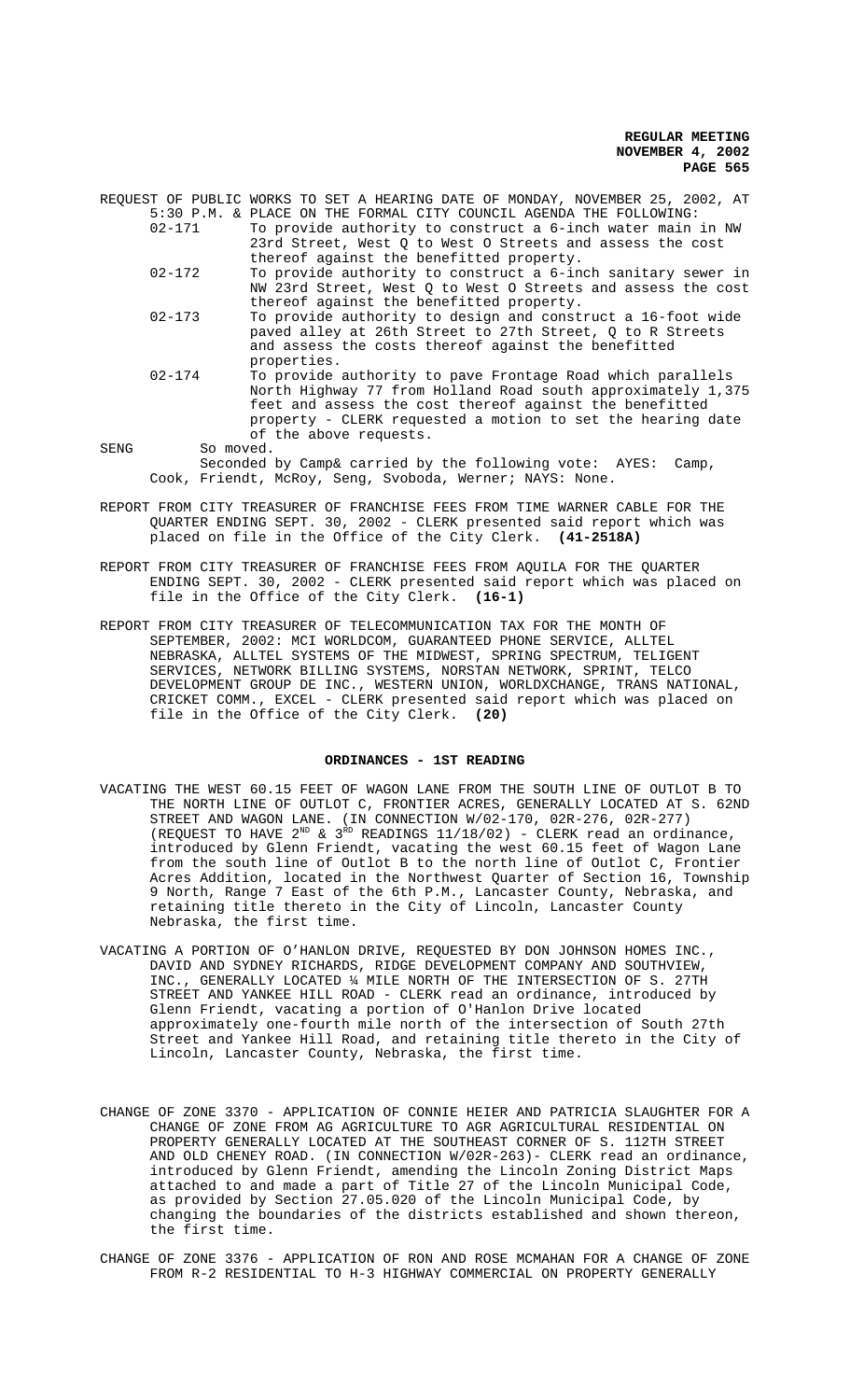LOCATED 330 FEET NORTH OF WEST O STREET AND N.W. 14TH STREET - CLERK read an ordinance, introduced by Glenn Friendt, amending the Lincoln Zoning District Maps attached to and made a part of Title 27 of the Lincoln Municipal Code, as provided by Section 27.05.020 of the Lincoln Municipal Code, by changing the boundaries of the districts established and shown thereon, the first time.

- CHANGE OF ZONE 3380 APPLICATION OF THE PLANNING DIRECTOR FOR A CHANGE OF ZONE FROM B-2 PLANNED NEIGHBORHOOD BUSINESS DISTRICT TO R-3 RESIDENTIAL ON PROPERTY GENERALLY LOCATED AT S. 79TH STREET AND PIONEERS BLVD. -CLERK read an ordinance, introduced by Glenn Friendt, amending the Lincoln Zoning District Maps attached to and made a part of Title 27 of the Lincoln Municipal Code, as provided by Section 27.05.020 of the Lincoln Municipal Code, by changing the boundaries of the districts established and shown thereon, the first time.
- CHANGE OF ZONE 3382 AMENDING SECTIONS 27.63.130 AND 27.63.680 OF THE LINCOLN MUNICIPAL CODE ZONING ORDINANCE TO ALLOW THE SALE OF ALCOHOL FOR CONSUMPTION ON THE PREMISES AT GOLF COURSES AND COUNTRY CLUBS AS AN ALLOWED ACCESSORY USE BY SPECIAL PERMIT.(TO BE ACTED ON PRIOR TO 02R-257)- CLERK read an ordinance, introduced by Glenn Friendt, amending Section 27.63.130 of the Lincoln Municipal Code relating to permitted special uses for recreational facilities and Section 27.63.680 of the Lincoln Municipal Code relating to the sale of alcoholic beverages for consumption on the premises as a special permit use to allow the sale of alcohol for consumption on the premises at golf courses and country clubs as an allowed accessory use by special permit; and repealing Sections 27.63.130 and 27.63.680 of the Lincoln Municipal Code as hitherto existing, the first time.
- CHANGE OF ZONE 3375 APPLICATION OF CARL SJULIN AND WEST GATE BANK FOR A CHANGE OF ZONE FROM AGR AGRICULTURAL RESIDENTIAL TO O-3 OFFICE PARK ON PROPERTY GENERALLY LOCATED NORTHEAST OF THE INTERSECTION OF OLD CHENEY ROAD AND HIGHWAY 2. (IN CONNECTION W/02-164, 02R-276, 02R-277) (REQUEST  $2^{ND}$  &  $3^{RD}$  READINGS 11/18/02)- CLERK read an ordinance, introduced by Glenn Friendt, amending the Lincoln Zoning District Maps attached to and made a part of Title 27 of the Lincoln Municipal Code, as provided by Section 27.05.020 of the Lincoln Municipal Code, by changing the boundaries of the districts established and shown thereon, the first time.

#### **ORDINANCES - 3RD READING**

CHANGE OF ZONE 71HP - APPLICATION OF THE HISTORIC PRESERVATION COMMISSION TO DESIGNATE THE SOPHY TEETERS NURSES' HOME LOCATED AT BRYAN LGH WEST AT 1650 LAKE STREET, AS A LANDMARK. (10/14/02 - REQUEST TO CONTINUE P.H. TO  $10/28/02$  AND ACTION ON  $11/4/02$ ) - Clerk read the following ordinance, introduced by Ken Svoboda, for a Change of Zone 71HP, the application of the Historic Preservation Commission to designate the Sophy Teeters Nurses' Home located at Bryan LGH West at 1650 Lake Street, as a landmark, the third time.<br>SVOBODA Moved to pass ordin

Moved to pass ordinance as read.

Seconded by Friendt & carried by the following vote: AYES: Camp, Cook, Friendt, McRoy, Seng, Werner; NAYS: Svoboda.

The ordinance, being numbered **#18085**, is recorded in Ordinance Book 25, Page

AMENDING TITLE 6 OF THE LINCOLN MUNICIPAL CODE RELATING TO ANIMALS BY ADDING A NEW CHAPTER 6.02 RELATING TO ANIMAL CONTROL DEFINITIONS WHICH CONSOLIDATES THE DEFINITIONS PREVIOUSLY FOUND IN CHAPTERS 6.04, 6.08, 6.10 AND 6.12 AND REVISES THE DEFINITION OF REVISED DEFINITIONS FOR "HOBBY KENNEL" OR "CATTERIES," "KENNEL," AND "FOWLS," AND ADDS NEW DEFINITIONS FOR "ANIMAL RESCUE ORGANIZATION," "ANIMAL SHELTER," "FOSTER HOMES," "ROOSTER," "COMMERCIAL BOARDING KENNEL," "COMMERCIAL BREEDING KENNEL," "DOG KENNEL," "INDOOR HOUSING FACILITY," "MULTI-DOG HOUSEHOLD," "MULTI-CAT HOUSEHOLD," "OUTDOOR HOUSING FACILITY," AND "WRITTEN CONSENT"; AND; BY AMENDING CHAPTER 6.04 RELATING TO ANIMAL CONTROL REGULATIONS IN GENERAL TO PROHIBIT ROOSTERS WITHIN THE CITY OF LINCOLN, TO REGULATE ANIMAL RESCUE ORGANIZATIONS, AND TO MODIFY PERMIT FEE PROVISIONS; BY AMENDING CHAPTER 6.08 RELATING TO DOGS TO SET MINIMUM PENALTY AMOUNTS FOR REPETITIVE VIOLATIONS OF LICENSING REQUIREMENTS, TO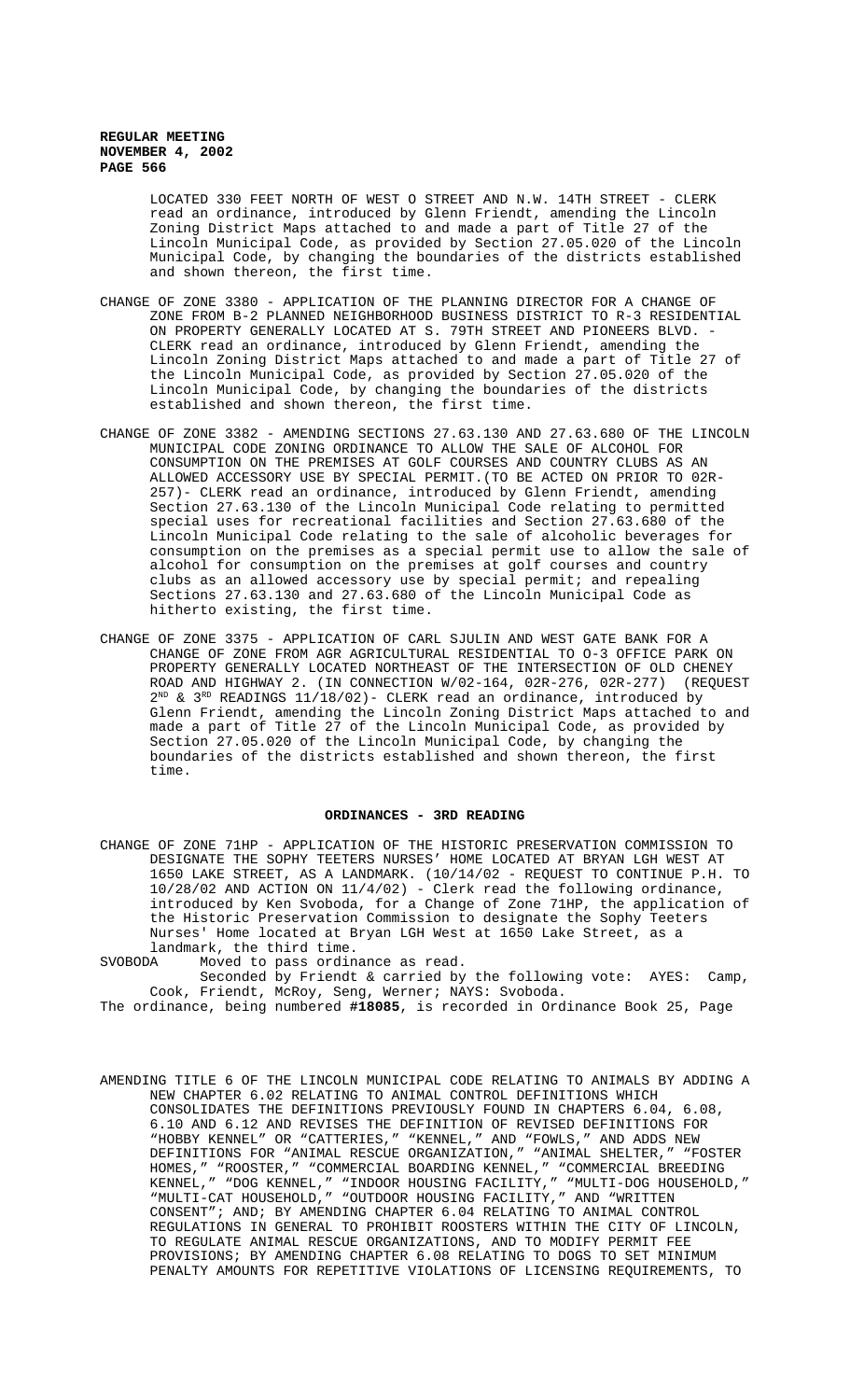INCREASE LICENSING FEES FOR DOGS, TO REQUIRE DISPOSAL OF DOG FECES OR MANURE IN A SANITARY MANNER, TO PERMIT AND REGULATE MULTI-DOG HOUSEHOLDS, TO PERMIT AND REGULATE COMMERCIAL BREEDING KENNELS, AND TO EXEMPT COMMERCIAL BREEDING KENNELS AND MULTI-DOG HOUSEHOLDS FROM THE PROHIBITION OF MAINTAINING A DOG KENNEL; BY AMENDING CHAPTER 6.10 RELATING TO DANGEROUS DOGS TO ALLOW THE USE OF MICROCHIPS FOR MARKING SUCH DOGS AND TO SET MINIMUM PENALTIES; BY AMENDING 6.12 RELATING TO CATS TO SET MINIMUM PENALTIES FOR REPETITIVE VIOLATIONS OF LICENSING REQUIREMENTS, TO PLACE A LIMIT ON THE NUMBER OF CATS A PERSON MAY OWN WITHOUT A MULTI-CAT HOUSEHOLD, CATTERY OR HOBBY KENNEL PERMIT, TO INCREASE LICENSE FEES FOR CATS, TO INCREASE LICENSE FEES FOR CATTERIES AND HOBBY KENNELS, TO PERMIT AND REGULATE MULTI-CAT HOUSEHOLDS, TO ALLOW CURRENT CAT OWNERS OR THOSE WHO ARE SUBSEQUENTLY ANNEXED INTO THE CITY WHO OWN MORE THAN 15 CATS TO RETAIN ALL THEIR CATS UNTIL DEATH OR TRANSFER OF OWNERSHIP OF THE CAT; IN ORDER TO IMPLEMENT THE RECOMMENDATIONS OF THE ANIMAL CONTROL BOARD - PRIOR to reading: WERNER Moved to continue action on Bill No. 02-157 to 11/18/02. Seconded by Camp & carried by the following vote: AYES: Camp, Cook, Friendt, McRoy, Seng, Svoboda, Werner; NAYS: None. CLERK Read the following ordinance introduced by Terry Werner, amending title 6 of the Lincoln Municipal Code relating to animals by adding a new chapter 6.02 relating to animal control definitions which consolidates the definitions previously found in Chapters 6.04, 6.08, 6.10 and 6.12 and revises the definition of revised definitions for "hobby kennel" or "catteries," "kennel," and "fowls," and adds new definitions for "animal rescue organization," "animal shelter," "foster homes," "rooster," "commercial boarding kennel," "commercial breeding kennel," "dog kennel," "indoor housing facility," "multi-dog household," "multi-cat household," "outdoor housing facility," and "written consent"; and; by amending chapter 6.04 relating to animal control regulations in general to prohibit roosters within the City of Lincoln, to regulate animal rescue organizations, and to modify permit fee provisions; by amending Chapter 6.08 relating to dogs to set minimum penalty amounts for repetitive violations of licensing requirements, to increase licensing fees for dogs, to require disposal of dog feces or manure in a sanitary manner, to permit and regulate multi-dog households, to permit and regulate commercial breeding kennels, and to exempt commercial breeding kennels and multi-dog households from the prohibition of maintaining a dog kennel; by amending chapter 6.10 relating to dangerous dogs to allow the use of microchips for marking such dogs and to set minimum penalties; by amending 6.12 relating to cats to set minimum penalties for repetitive violations of licensing requirements, to place a limit on the number of cats a person may own without a multi-cat household, cattery or hobby kennel permit, to increase license fees for cats, to increase license fees for catteries and hobby kennels, to permit and regulate multi-cat households, to allow current cat owners or those who are subsequently annexed into the city who own more than 15 cats to retain all their cats until death or transfer of ownership of the cat; in order to implement the recommendations of the animal control board, the third time.

### **MISCELLANEOUS BUSINESS**

**PENDING -** 

# CAMP Moved to extend the Pending List to November 18, 2002. Seconded by McRoy & carried by the following vote: AYES: Camp, Cook, Friendt, McRoy, Seng, Svoboda, Werner; NAYS; None. CAMP Moved to approve the resolutions to have Public Hearing on November 18, 2002. Seconded by McRoy & carried by the following vote: AYES: Camp, Cook, Friendt, McRoy, Seng, Svoboda, Werner; NAYS; None.

#### **ADJOURNMENT**